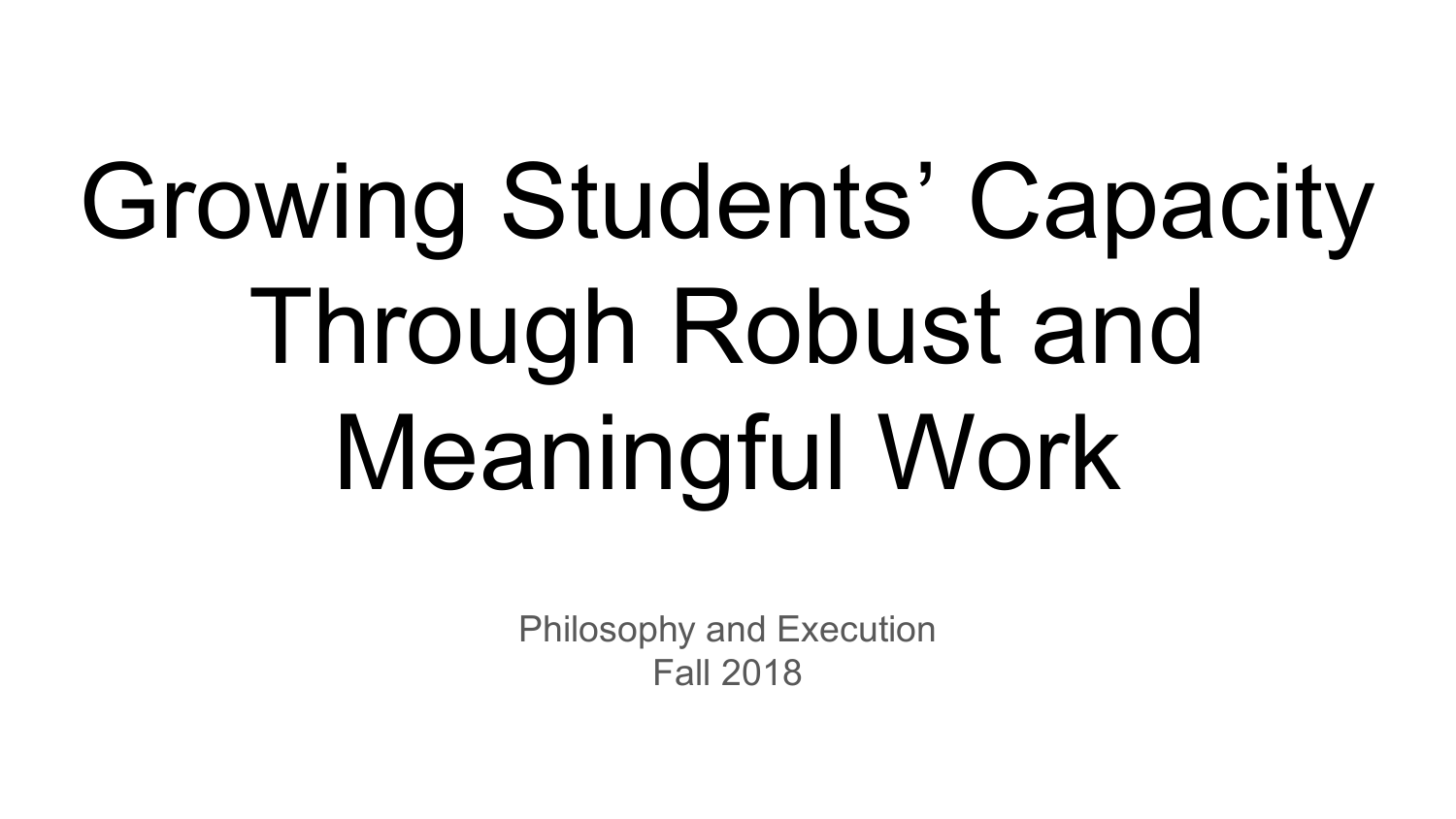## The "Why"

 Teachers provide students multiple opportunities to demonstrate mastery of meaningful standards, and LOTS of feedback to help them improve.

Every assignment is clearly designed to help students practice and improve in at least one standard.

Students embrace freedom to take risks without fear that that will hurt their grades.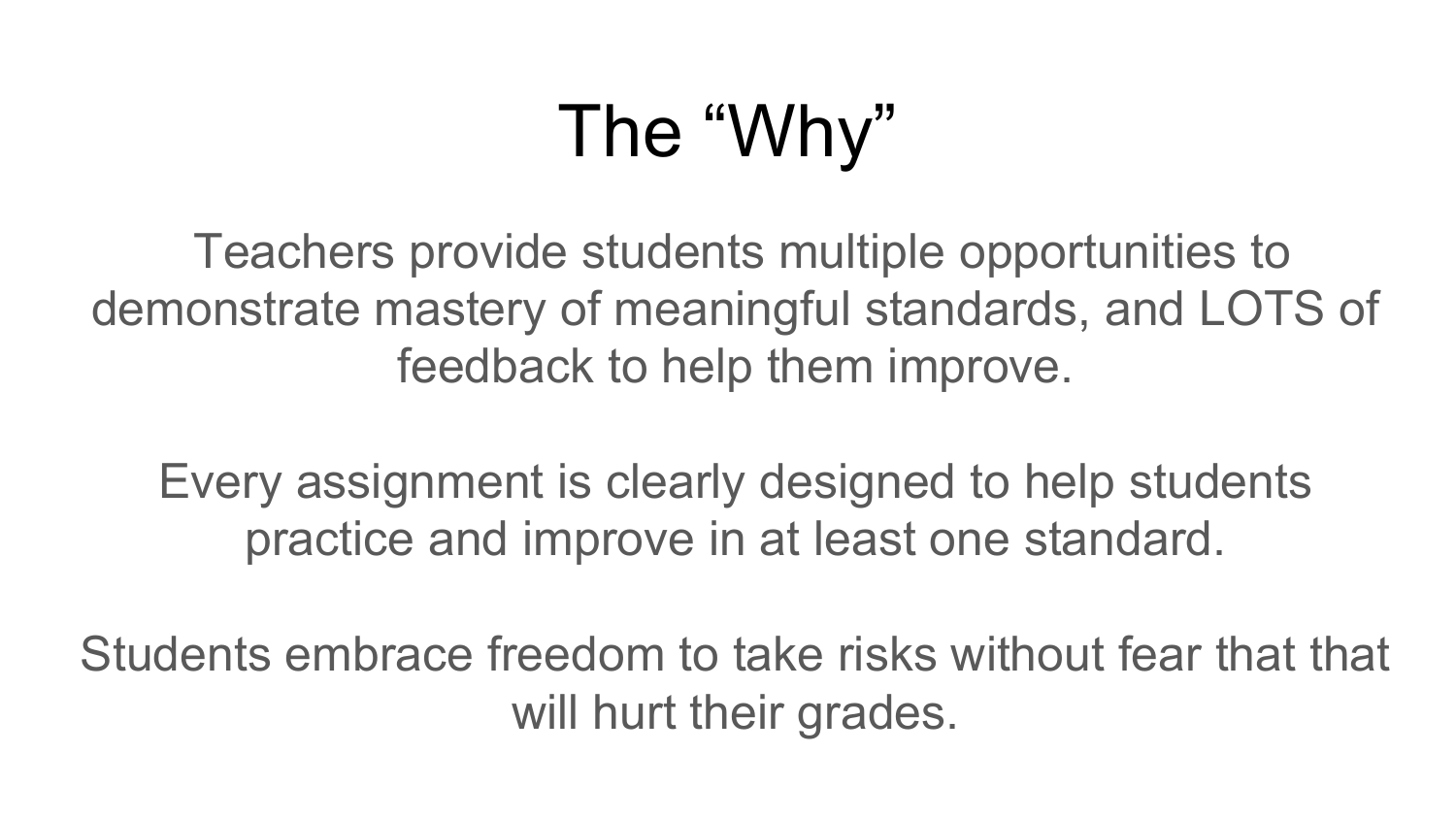| <b>Standards</b>          | <b>T1</b>                 | T <sub>2</sub>             |  |
|---------------------------|---------------------------|----------------------------|--|
| Writing                   | <b>Polished Writing</b>   | <b>Fluency</b>             |  |
| <b>Thinking</b>           | Inquiry                   | <b>Analysis</b>            |  |
| <b>Speaking/Listening</b> | <b>Academic Discourse</b> | <b>Presentation</b>        |  |
| <b>Academic Habits</b>    | <b>Reflection</b>         | <b>Continuous Learning</b> |  |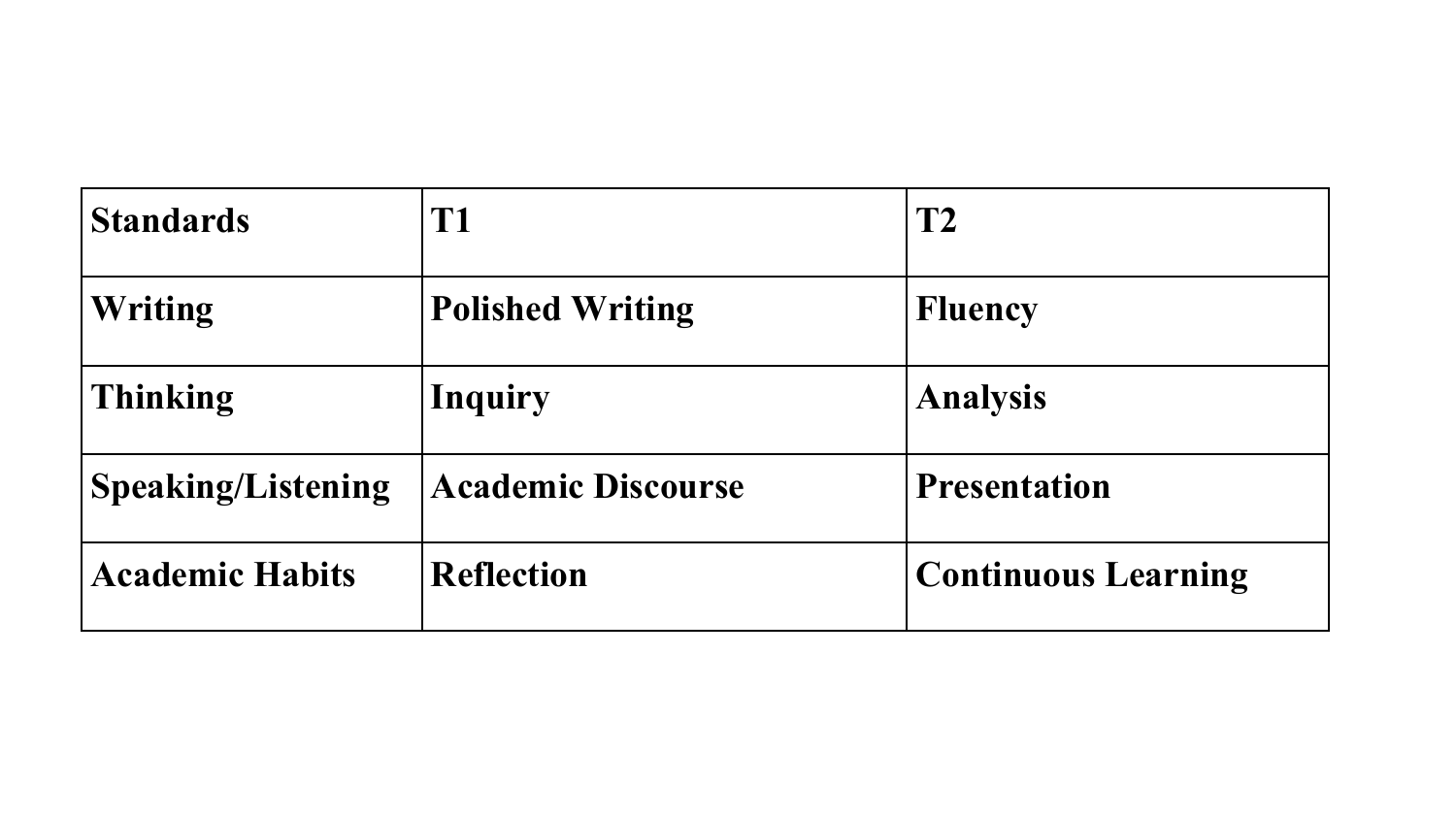## An Example From American Lit Honors

Inquiry Checklist

| Category                                                               | <b>Excelling</b> | <b>Got it</b> | <b>Keep Working</b> |
|------------------------------------------------------------------------|------------------|---------------|---------------------|
| Generates questions that are worth pursuing                            |                  |               |                     |
| Comes to insightful ideas through studying<br>text(s)                  |                  |               |                     |
| Develops further questions based on answers to<br>lines of questioning |                  |               |                     |
| Develops deep and nuanced understandings                               |                  |               |                     |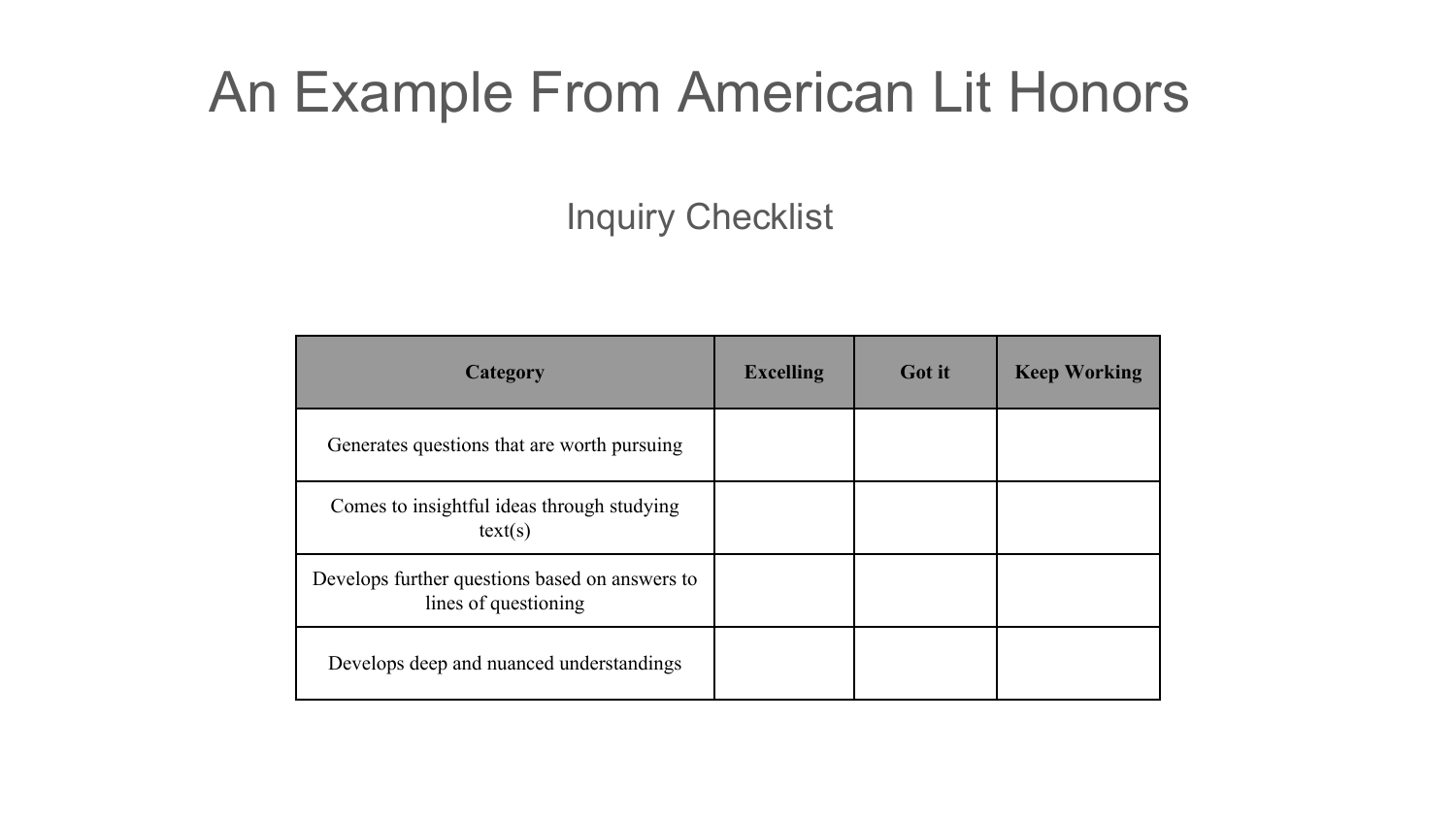## How it improves the culture of the classroom and the focus for the student

Manageable, clear expectations, not overwhelmed by "red ink."

Kids are working for themselves and each other, not for the teacher.

Grades are the result of growth over time, not a constant source of conflict.

"I learned more about my work ethic and my strengths and weaknesses throughout this course. By having more freedom, I took more risks to see what things work for me and what doesn't. I also could see the improvement in my analysis skills as well as my presentation skills"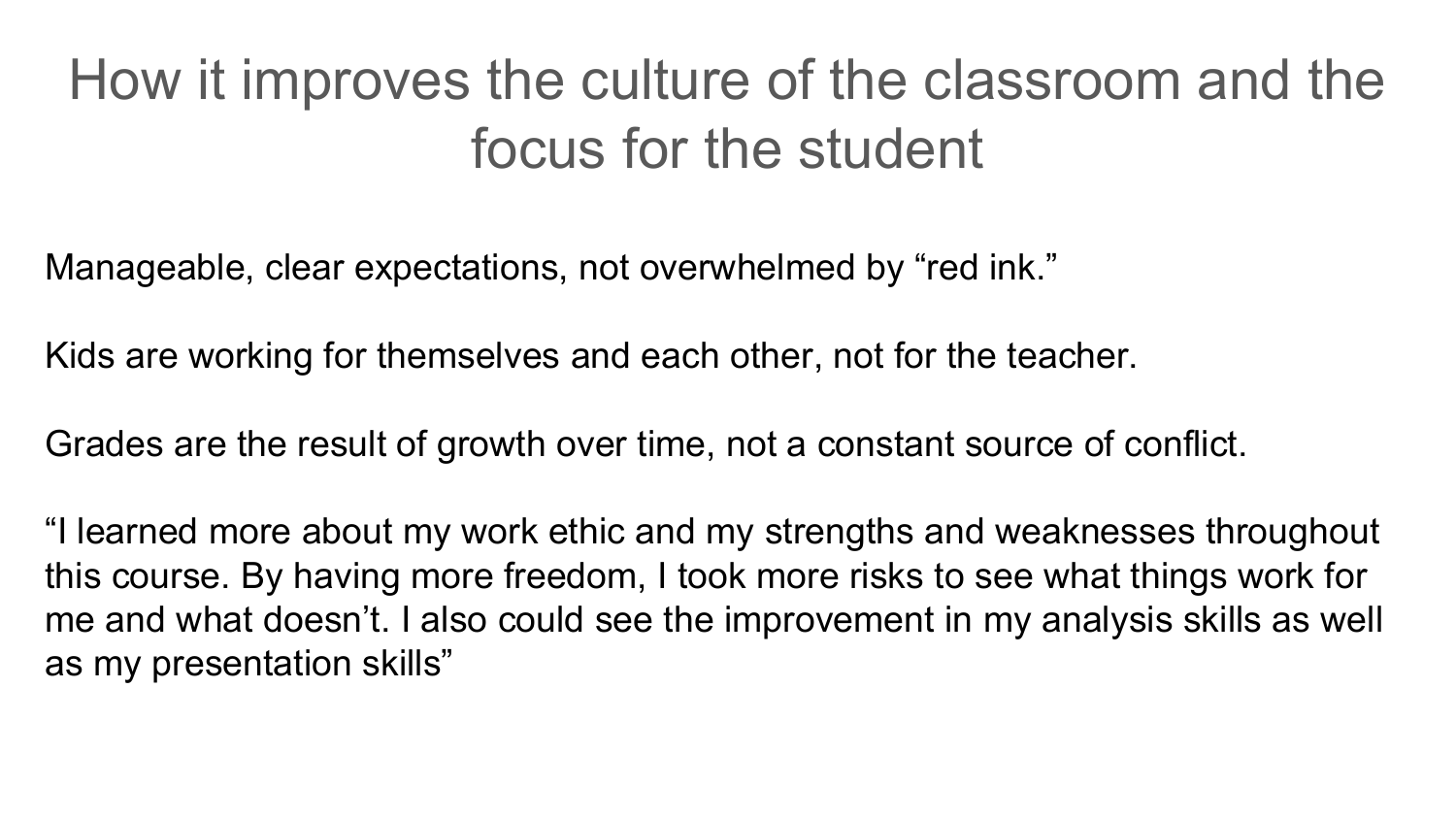## Student Feedback

#### Overall, your growth in this class was

21 responses



"I wasn't supposed to be in honors, but when I saw how the class was structured I felt that I could be successful"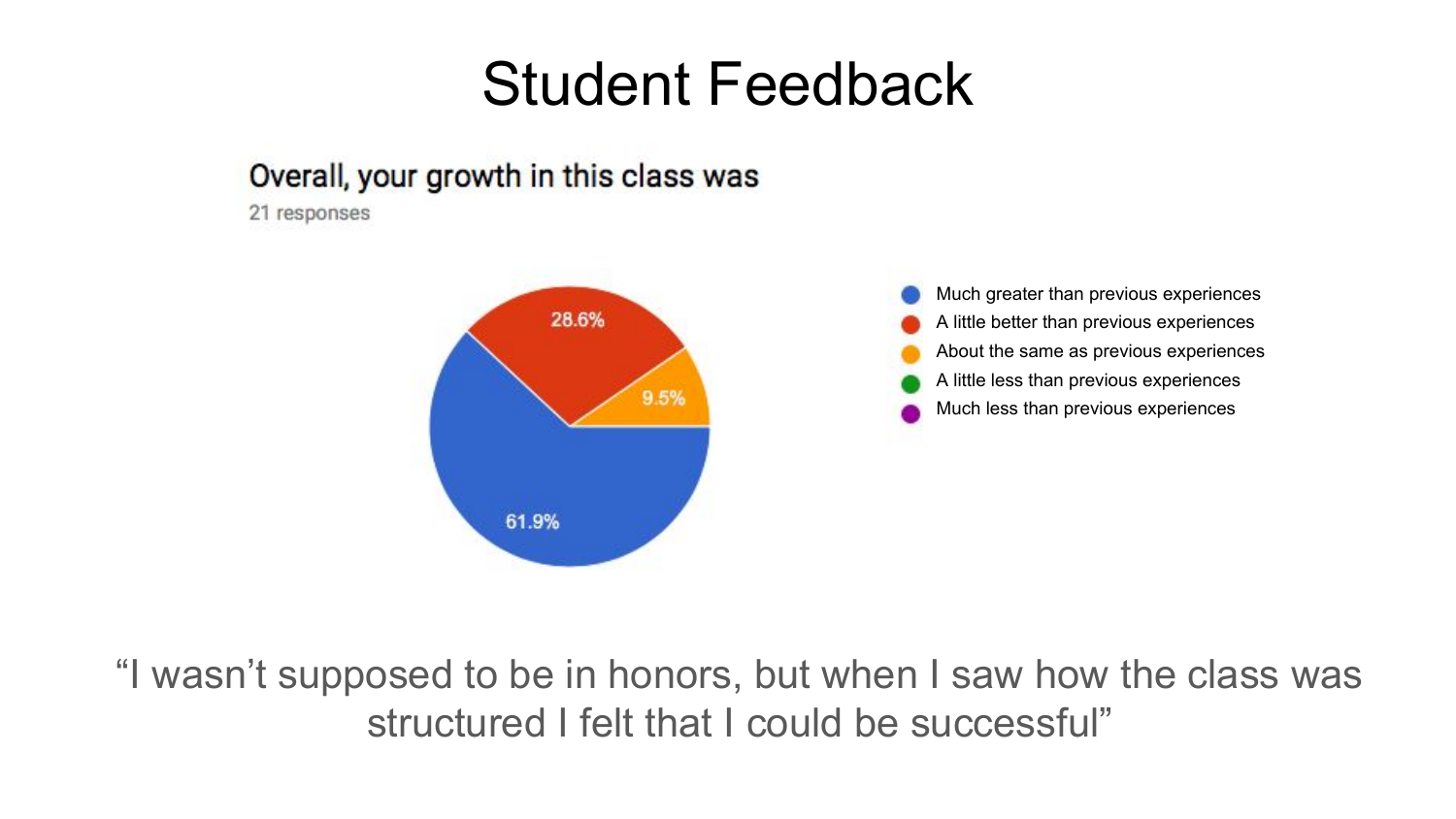#### You expect your grade to be

21 responses



"I've always felt like my grade is chasing me, or I'm chasing my grade. That letter was always hanging over me. In this class, that constant stress is gone, and I can focus on learning and improving myself."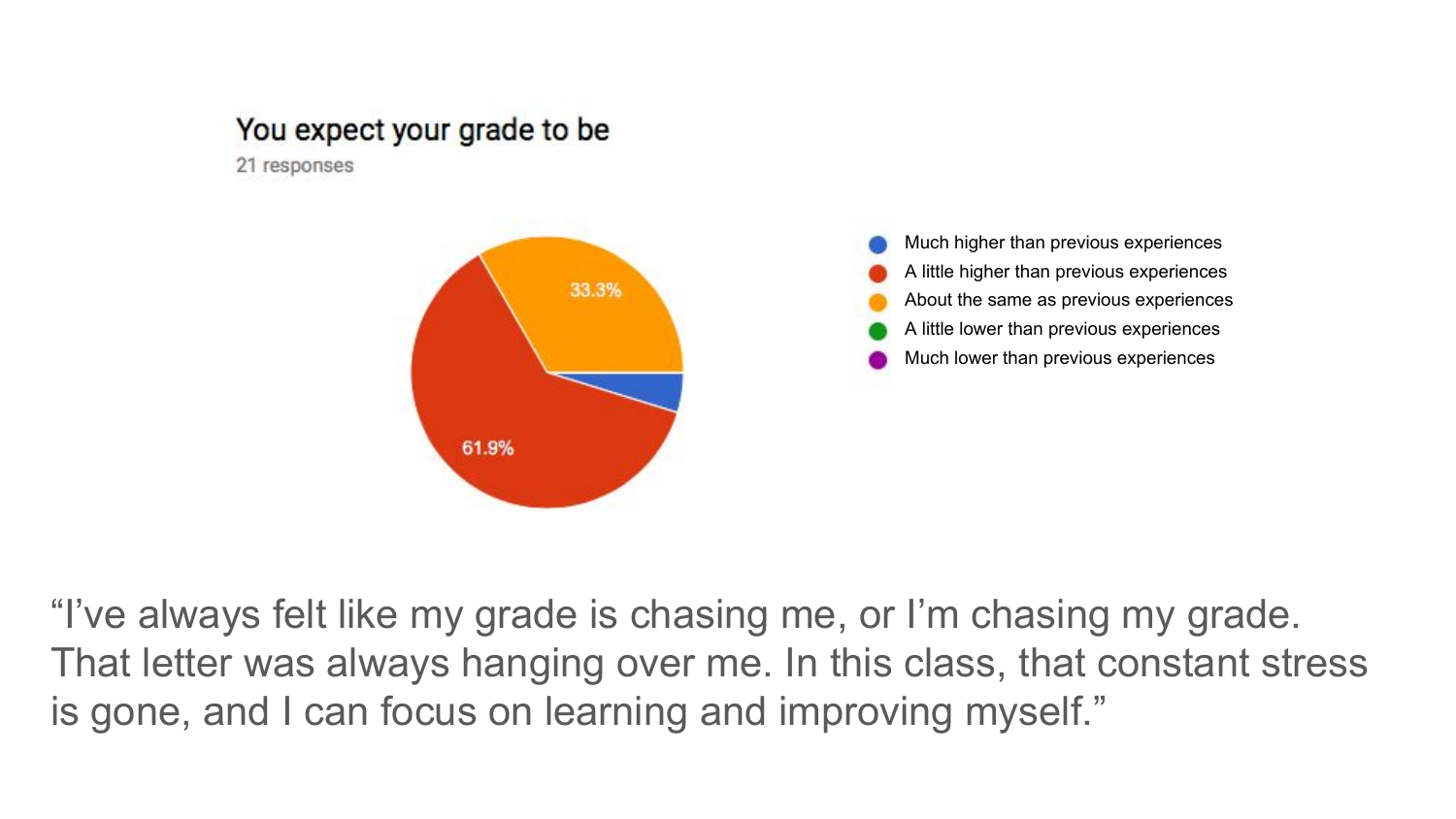## What You Can Expect

Increased student accountability and reflection in the learning process

Quality of work and continuous improvement related to trimester standards

Grades represent where they end up at the end of a trimester rather than averages along the way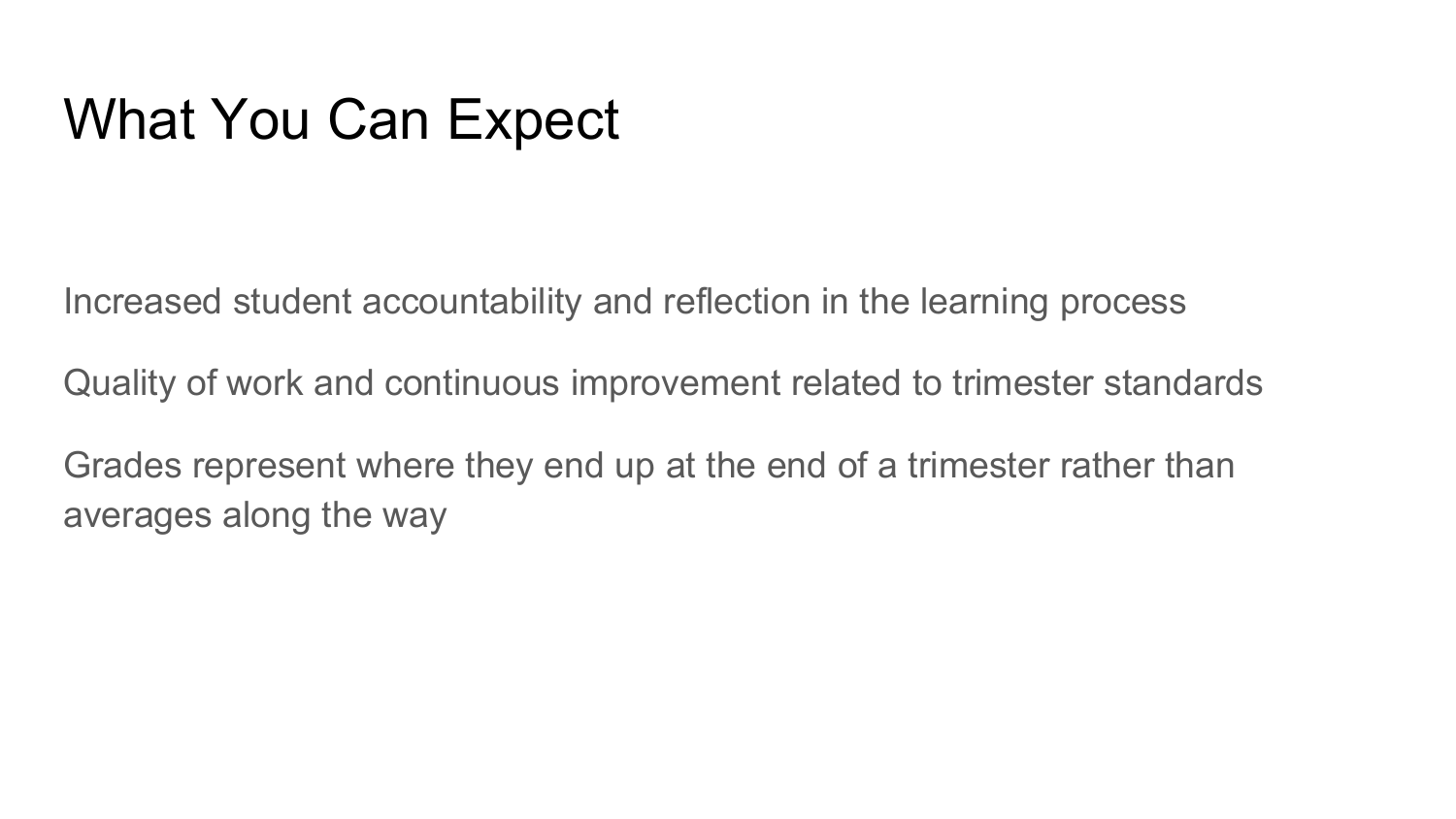## Sample Parent Feedback

After a long conversation today with \_\_\_\_\_\_\_\_\_\_\_\_, I believe he now feels comfortable and is (as he should) ready to take ownership to be the *best* student versus average. He actually said, that he thinks in the long run this will be much better for him and will help him be a better student in English. Hummm. That's a first. He is and has always been someone who is comfortable with Math, Science, Chem rather than English, Reading, etc. Maybe that will change now.